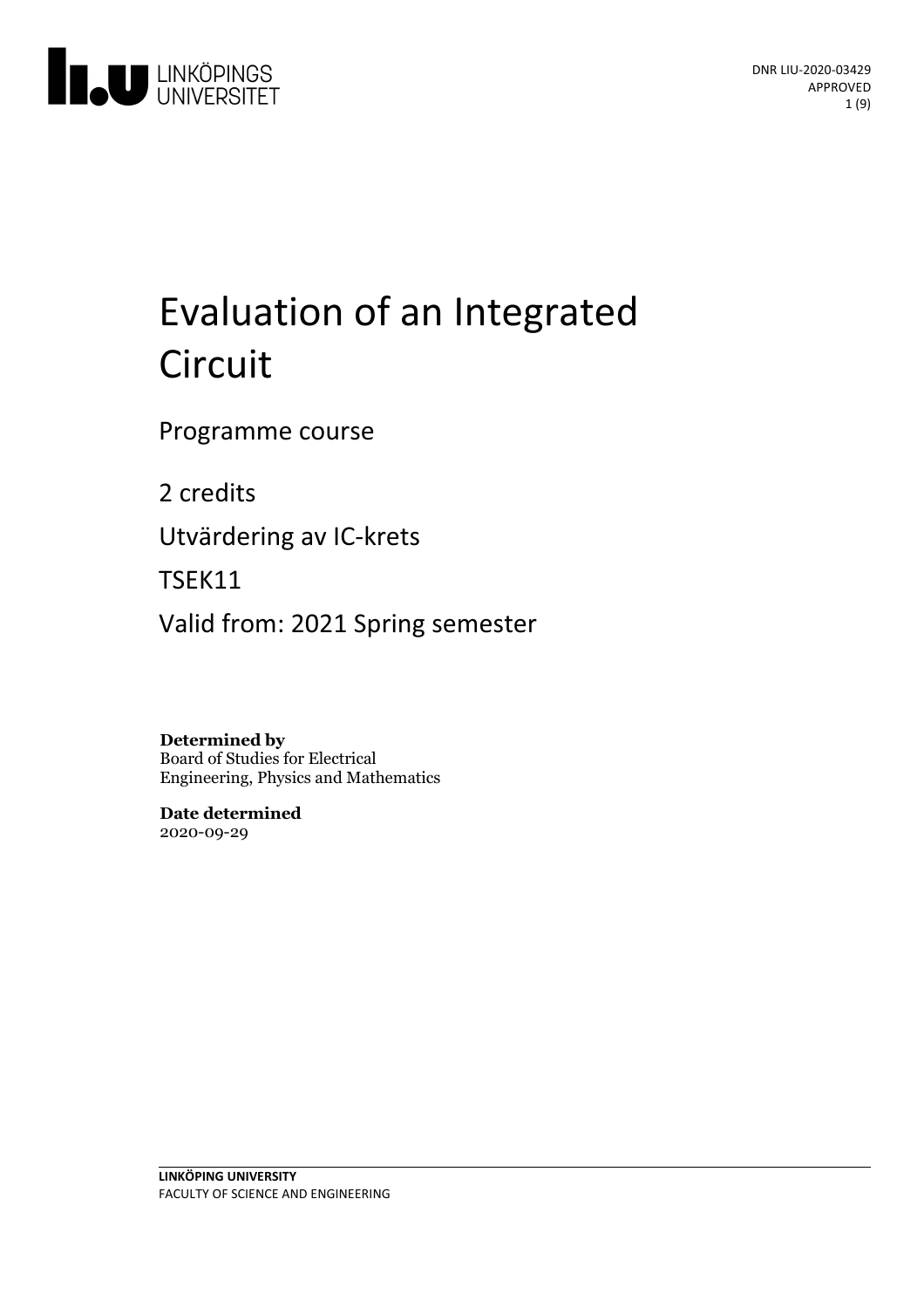# Main field of study

Electrical Engineering

Course level

Second cycle

### Advancement level

A1X

### Course offered for

- Master's Programme in Electronics Engineering
- Computer Science and Engineering, M Sc in Engineering
- Applied Physics and Electrical Engineering International, M Sc in Engineering
- Applied Physics and Electrical Engineering, M Sc in Engineering

### **Prerequisites**

To have <sup>a</sup> chip to evaluate the student must have attended TSEK06 VLSI Design, and sent <sup>a</sup> chip for fabrication.

# Intended learning outcomes

The course is a follow-up of the course TSEK01 VLSI Design, and will give practical knowledge of evaluation of a VLSI chip, including:

- Careful planning for chip evaluation, and identification of effective methods
- for functionality and performance tests.<br>• Planning and assembling of printed circuit board (PCB) before the chip measurements.<br>• Understanding and experience of using high precision measurement
- equipments in a correct and effective manner.
- Systematic evaluation of a chip including both functionality and performance tests and/or identification of reasons for incorrect operations.

### Course content

Test and measurement issues. Fault diagnosis. Evaluation of chip performance.

# Teaching and working methods

Introductory lecture and laboratory exercises. The course concentrates on testing and debugging of the integrated circuit, which the student designed in the course VLSI Design. During the second lecture the students give a short presentation of their results. The final report should be handed-in to the supervisor.

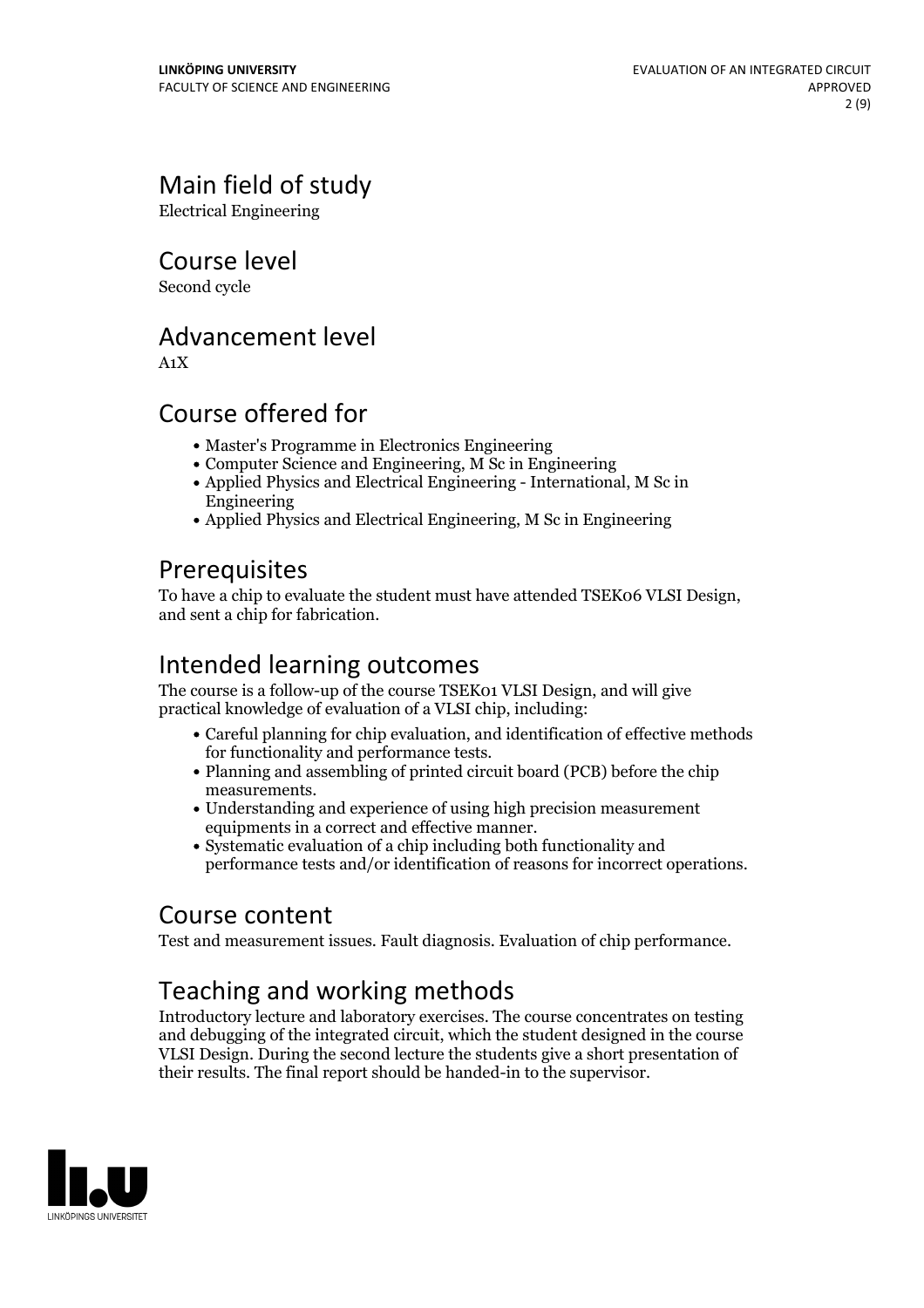### Examination

UPG1 A written report describing the result of the task enables  $\overline{2}$  credits U, G

Grades are given as'Fail' or 'Pass'.

### Grades

Two grade scale, older version, U, G

# Other information

#### **About teaching and examination language**

The teaching language is presented in the Overview tab for each course. The examination language relates to the teaching language as follows:

- If teaching language is Swedish, the course as a whole or in large parts, is taught in Swedish. Please note that although teaching language is Swedish, parts of the course could be given in English. Examination language is
- Swedish.<br>• If teaching language is Swedish/English, the course as a whole will be taught in English if students without prior knowledge of the Swedish language participate. Examination language is Swedish or English
- $\bullet$  If teaching language is English, the course as a whole is taught in English. Examination language is English.

#### **Other**

The course is conducted in a manner where both men's and women's

The planning and implementation of a course should correspond to the course syllabus. The course evaluation should therefore be conducted with the course syllabus as a starting point.

### Department

Institutionen för systemteknik

# Director of Studies or equivalent

Mikael Olofsson

Examiner Atila Alvandpour

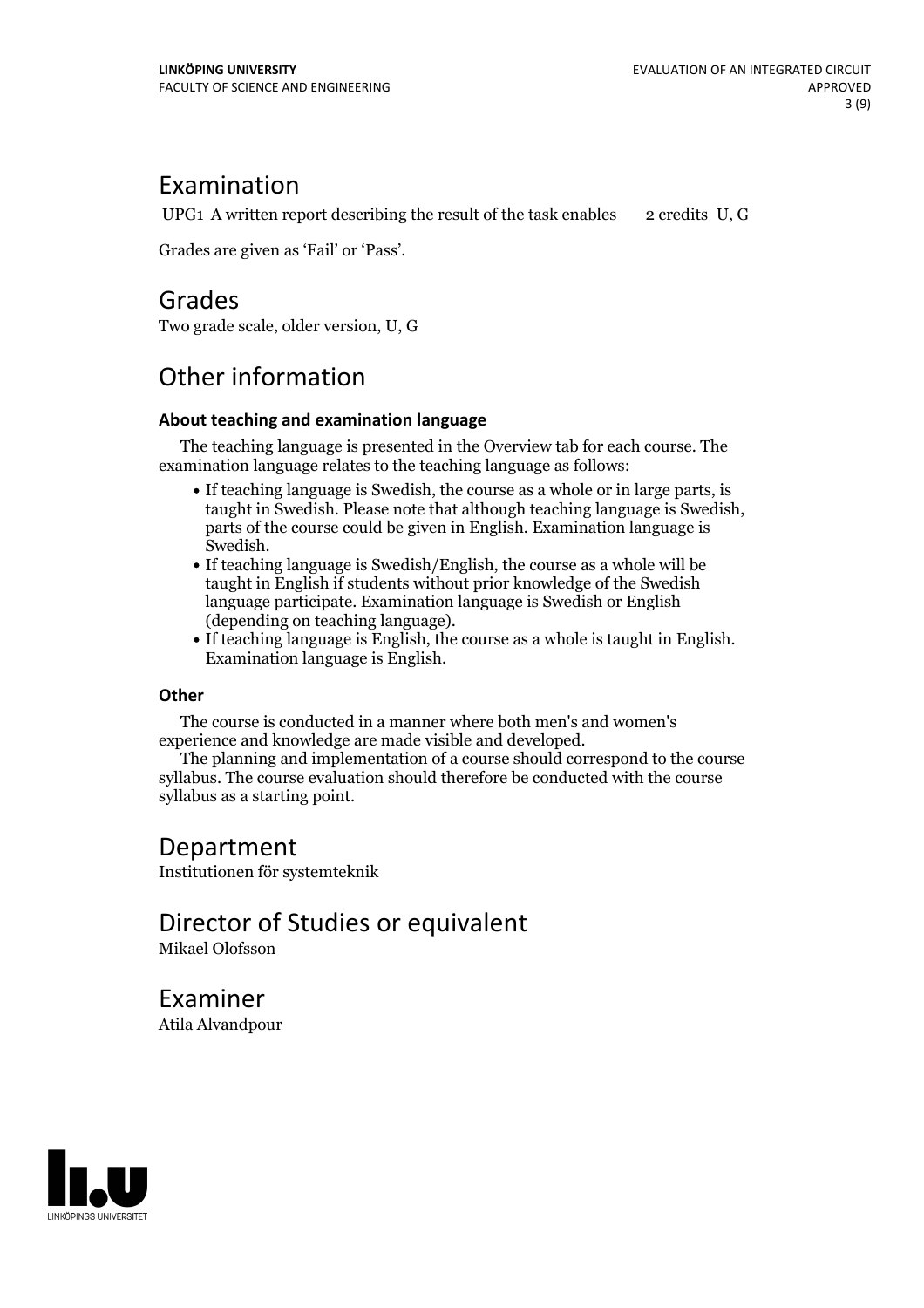# Course website and other links

<http://www.isy.liu.se/en/edu/kurs/TSEK11/>

# Education components

Preliminary scheduled hours: 7 h Recommended self-study hours: 46 h

# Course literature

#### **Books**

Jan M. Rabaey, Anantha Chandrakasan, Borivoje Nikolic, *Digital Integrated Circuits* Second Edition (International edition) Prentice Hall ISBN: ISBN 0-13-120764-4

#### **Compendia**

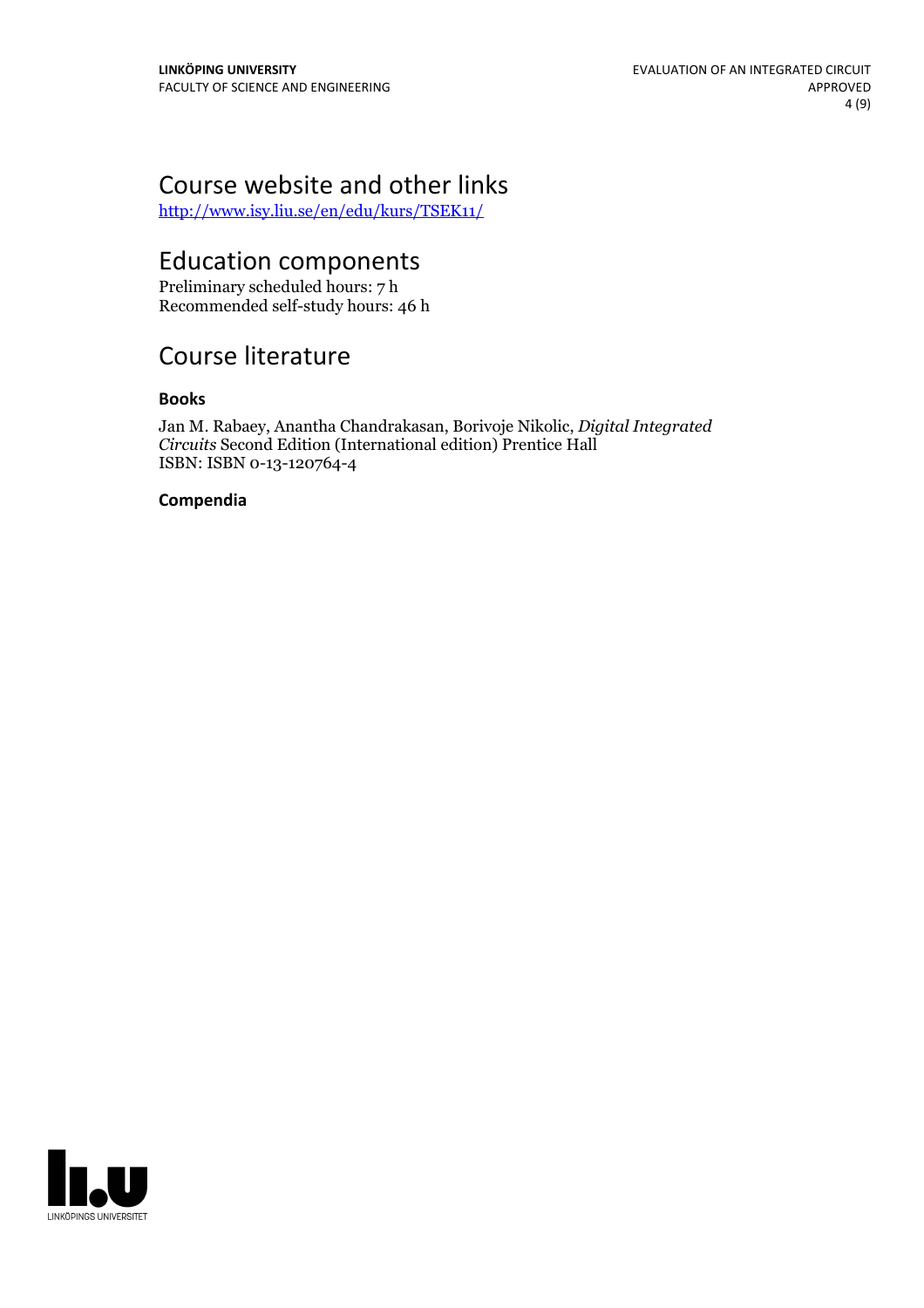## **Common rules**

### **Course syllabus**

A syllabus must be established for each course. The syllabus specifies the aim and contents of the course, and the prior knowledge that a student must have in order to be able to benefit from the course.

### **Timetabling**

Courses are timetabled after a decision has been made for this course concerning its assignment to a timetable module.

#### **Interrupting a course**

The vice-chancellor's decision concerning regulations for registration, deregistration and reporting results (Dnr LiU-2015-01241) states that interruptions in study are to be recorded in Ladok. Thus, all students who do not participate in a course for which they have registered must record the interruption, such that the registration on the course can be removed. Deregistration from <sup>a</sup> course is carried outusing <sup>a</sup> web-based form: https://www.lith.liu.se/for-studenter/kurskomplettering?l=en.

### **Cancelled courses**

Courses with few participants (fewer than 10) may be cancelled or organised in a manner that differs from that stated in the course syllabus. The Dean is to deliberate and decide whether a course is to be cancelled or changed from the course syllabus.

### **Guidelines relatingto examinations and examiners**

For details, see Guidelines for education and examination for first-cycle and second-cycle education at Linköping University, Dnr LiU-2019-00920 (http://styrdokument.liu.se/Regelsamling/VisaBeslut/917592).

An examiner must be employed as a teacher at LiU according to the LiU Regulations for Appointments, Dnr LiU-2017-03931 (https://styrdokument.liu.se/Regelsamling/VisaBeslut/622784). For courses in second-cycle, the following teachers can be appointed as examiner: Professor (including Adjunct and Visiting Professor), Associate Professor (including Adjunct), Senior Lecturer (including Adjunct and Visiting Senior Lecturer), Research Fellow, or Postdoc. For courses in first-cycle, Assistant Lecturer (including Adjunct and Visiting Assistant Lecturer) can also be appointed as examiner in addition to those listed for second-cycle courses. In exceptional cases, a Part-time Lecturer can also be appointed as an examiner at both first- and second cycle, see Delegation of authority for the Board of Faculty of Science and Engineering.

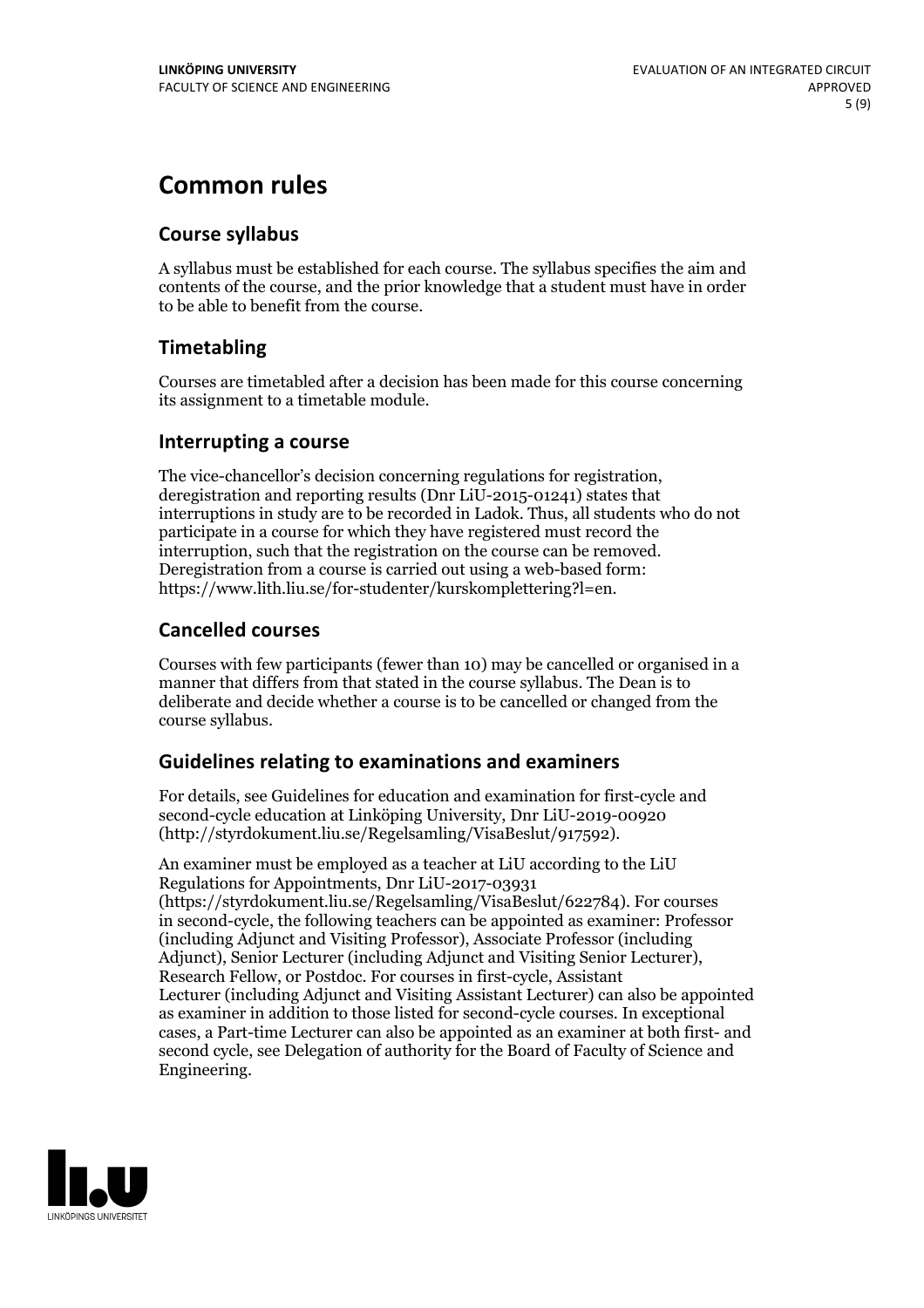### **Forms of examination**

#### **Principles for examination**

Written and oral examinations and digital and computer-based examinations are held at least three times a year: once immediately after the end of the course, once in August, and once (usually) in one of the re-examination periods. Examinations held at other times are to follow a decision of the board of studies.

Principles for examination scheduling for courses that follow the study periods:

- courses given in VT1 are examined for the first time in March, with re-examination in June and August
- courses given in VT2 are examined for the first time in May, with re-examination in August and October
- courses given in HT1 are examined for the first time in October, with re-examination in January and August
- courses given in HT2 are examined for the first time in January, with re-examination in March and in August.

The examination schedule is based on the structure of timetable modules, but there may be deviations from this, mainly in the case of courses that are studied and examined for several programmes and in lower grades (i.e. 1 and 2).

Examinations for courses that the board of studies has decided are to be held in alternate years are held three times during the school year in which the course is given according to the principles stated above.

Examinations for courses that are cancelled orrescheduled such that they are not given in one or several years are held three times during the year that immediately follows the course, with examination scheduling that corresponds to the scheduling that was in force before the course was cancelled or rescheduled.

When a course is given for the last time, the regular examination and two re-<br>examinations will be offered. Thereafter, examinations are phased out by offering three examinations during the following academic year at the same times as the examinations in any substitute course. If there is no substitute course, three examinations will be offered during re-examination periods during the following academic year. Other examination times are decided by the board of studies. In all cases above, the examination is also offered one more time during the academic year after the following, unless the board of studies decides otherwise.

If a course is given during several periods of the year (for programmes, or on different occasions for different programmes) the board or boards of studies determine together the scheduling and frequency of re-examination occasions.

#### **Retakes of other forms of examination**

Regulations concerning retakes of other forms of examination than written examinations and digital and computer-based examinations are given in the LiU guidelines for examinations and examiners, http://styrdokument.liu.se/Regelsamling/VisaBeslut/917592.

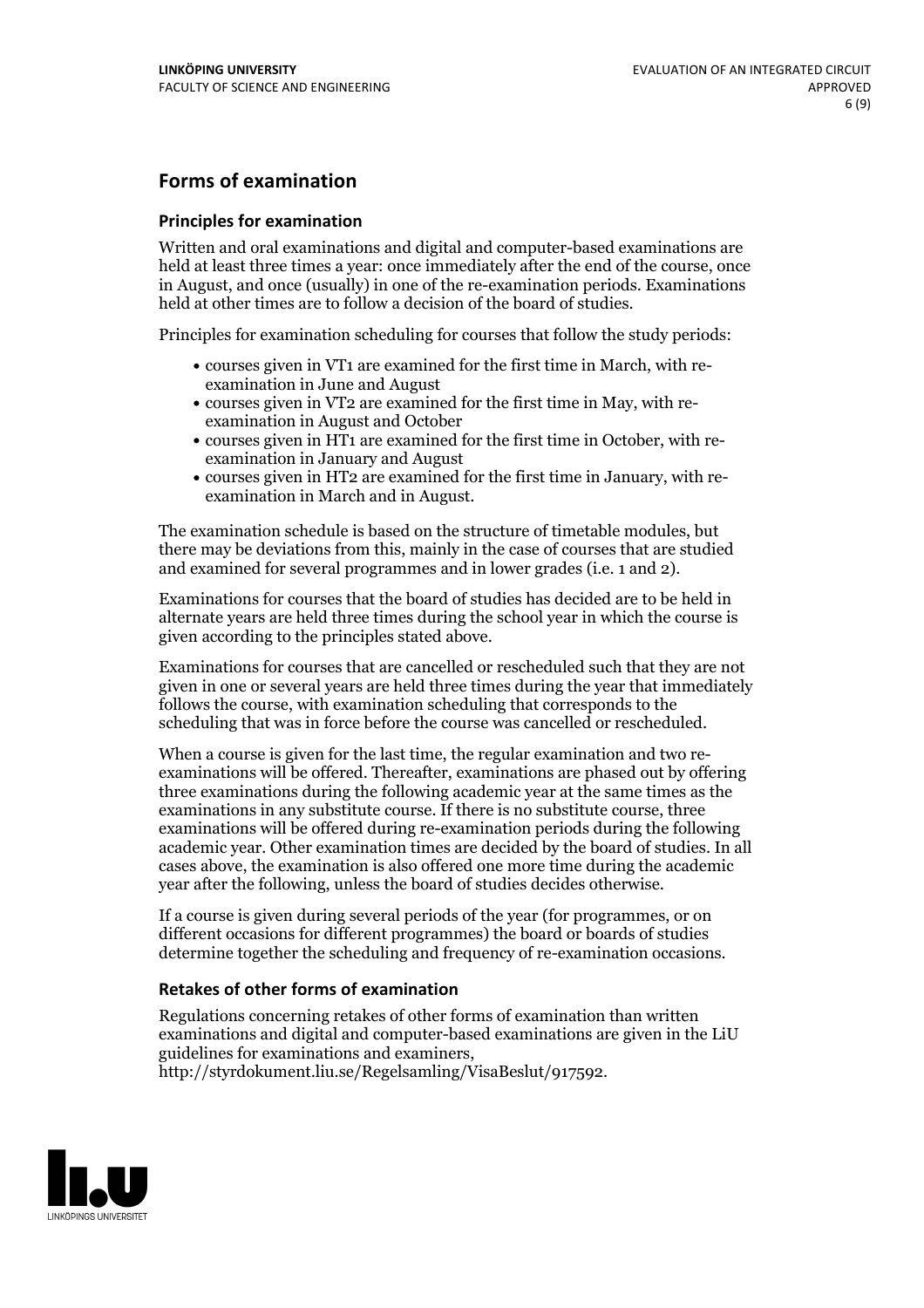#### **Registration for examination**

Until January 31 2021, the following applies according to previous guidelines: In order to take an written, digital or computer-based examination student must register in advance at the Student Portal during the registration period, which Candidates are informed of the location of the examination by email, four days in advance. Students who have not registered for an examination run the risk of being refused admittance to the examination, if space is not available.

From February 1 2021, new guidelines applies for registration for written, digital or computer-based examination, Dnr LiU-2020-02033 (https://styrdokument.liu.se/Regelsamling/VisaBeslut/622682).

Symbols used in the examination registration system:

\*\* denotes that the examination is being given for the penultimate time.

\* denotes that the examination is being given for the last time.

#### **Code of conduct for students during examinations**

Details are given in a decision in the university's rule book: http://styrdokument.liu.se/Regelsamling/VisaBeslut/622682.

#### **Retakes for higher grade**

Students at the Institute of Technology at LiU have the right to retake written examinations and digital and computer-based examinations in an attempt to achieve a higher grade. This is valid for all examination components with code "TEN", "DIT" and "DAT". The same right may not be exercised for other examination components, unless otherwise specified in the course syllabus.

A retake is not possible on courses that are included in an issued degree diploma.

#### **Grades**

The grades that are preferably to be used are Fail (U), Pass (3), Pass not without distinction  $(4)$  and Pass with distinction  $(5)$ .

- Grades U, 3, 4, 5 are to be awarded for courses that have written or digital
- examinations.<br>• Grades Fail (U) and Pass (G) may be awarded for courses with a large degree of practical components such as laboratory work, project work and
- $\bullet$  Grades Fail (U) and Pass (G) are to be used for degree projects and other independent work.

#### **Examination components**

The following examination components and associated module codes are used at the Faculty of Science and Engineering:

Grades U, 3, 4, 5 are to be awarded for written examinations (TEN) and

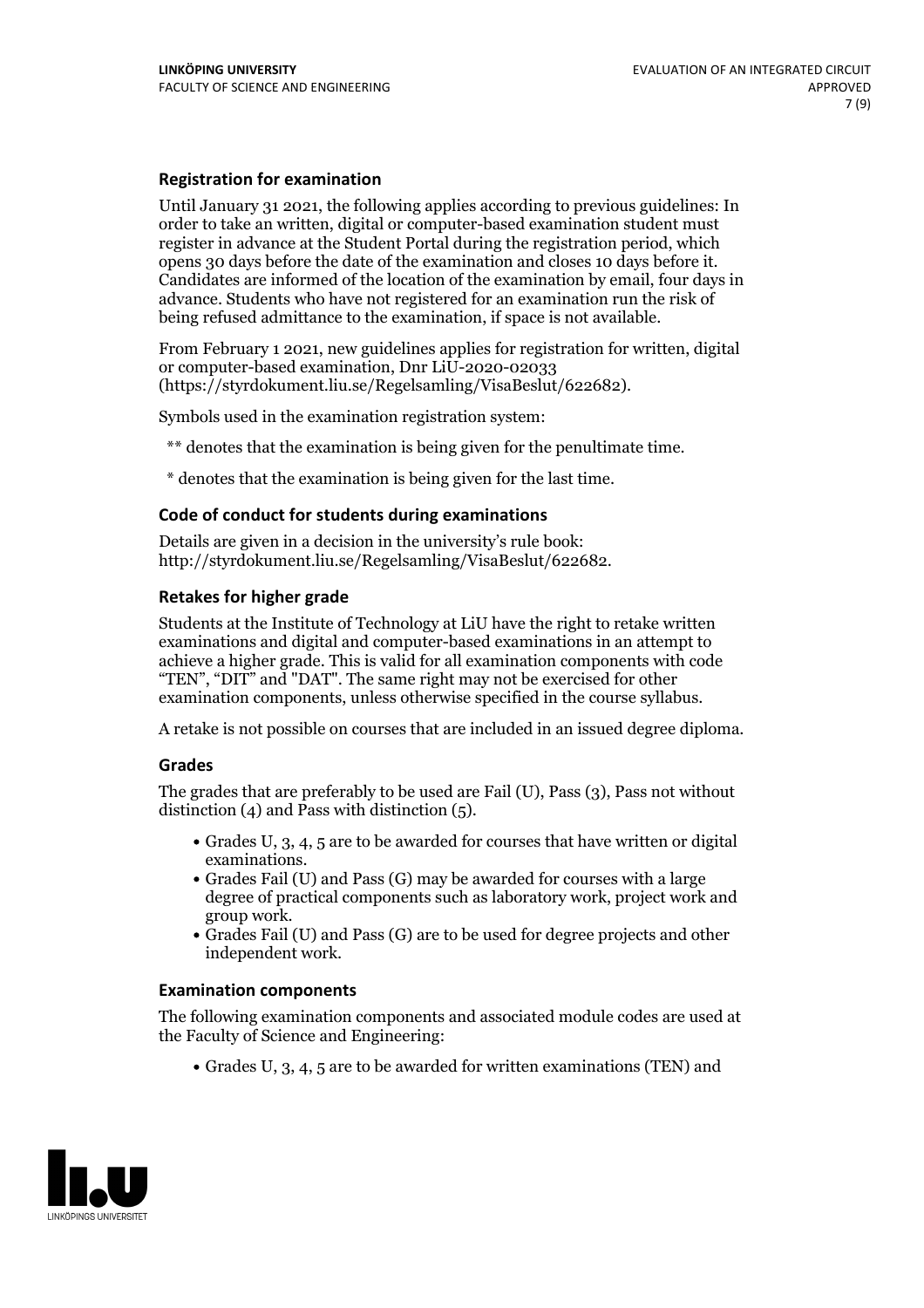- digital examinations (DIT).<br>• Examination components for which the grades Fail (U) and Pass (G) may be awarded are laboratory work (LAB), project work (PRA), preparatory written examination (KTR), digital preparatory written examination (DIK), oral examination (MUN), computer-based examination (DAT), home
- assignment (HEM), and assignment (UPG).<br>• Students receive grades either Fail (U) or Pass (G) for other examination components in which the examination criteria are satisfied principally through active attendance such as tutorial group (BAS) or examination item
- (MOM).<br>• Grades Fail (U) and Pass (G) are to be used for the examination components Opposition (OPPO) and Attendance at thesis presentation (AUSK) (i.e. part of the degree project).

In general, the following applies:

- 
- Mandatory course components must be scored and given <sup>a</sup> module code. Examination components that are not scored, cannot be mandatory. Hence, it is voluntary to participate in these examinations, and the voluntariness must be clearly stated. Additionally, if there are any associated conditions to the examination component, these must be clearly stated as well.<br>• For courses with more than one examination component with grades
- U,3,4,5, it shall be clearly stated how the final grade is weighted.

For mandatory components, the following applies: If special circumstances prevail, and if it is possible with consideration of the nature ofthe compulsory component, the examiner may decide to replace the compulsory component with another equivalent component. (In accordance with the LiU Guidelines for education and examination for first-cycle and second-cycle education at Linköping University, http://styrdokument.liu.se/Regelsamling/VisaBeslut/917592).

For written examinations, the following applies: If the LiU coordinator for students with disabilities has granted a student the right to an adapted examination for a written examination in an examination hall, the student has the right to it. If the coordinator has instead recommended for the student an adapted examination or alternative form of examination, the examiner may grant this if the examiner assesses that it is possible, based on consideration of the course objectives. (In accordance with the LiU Guidelines for education and examination for first-cycle and second-cycle education at Linköping University, http://styrdokument.liu.se/Regelsamling/VisaBeslut/917592).

#### **Reporting of examination results**

The examination results for a student are reported at the relevant department.

#### **Plagiarism**

For examinations that involve the writing of reports, in cases in which it can be assumed that the student has had access to other sources (such as during project work, writing essays, etc.), the material submitted must be prepared in accordance